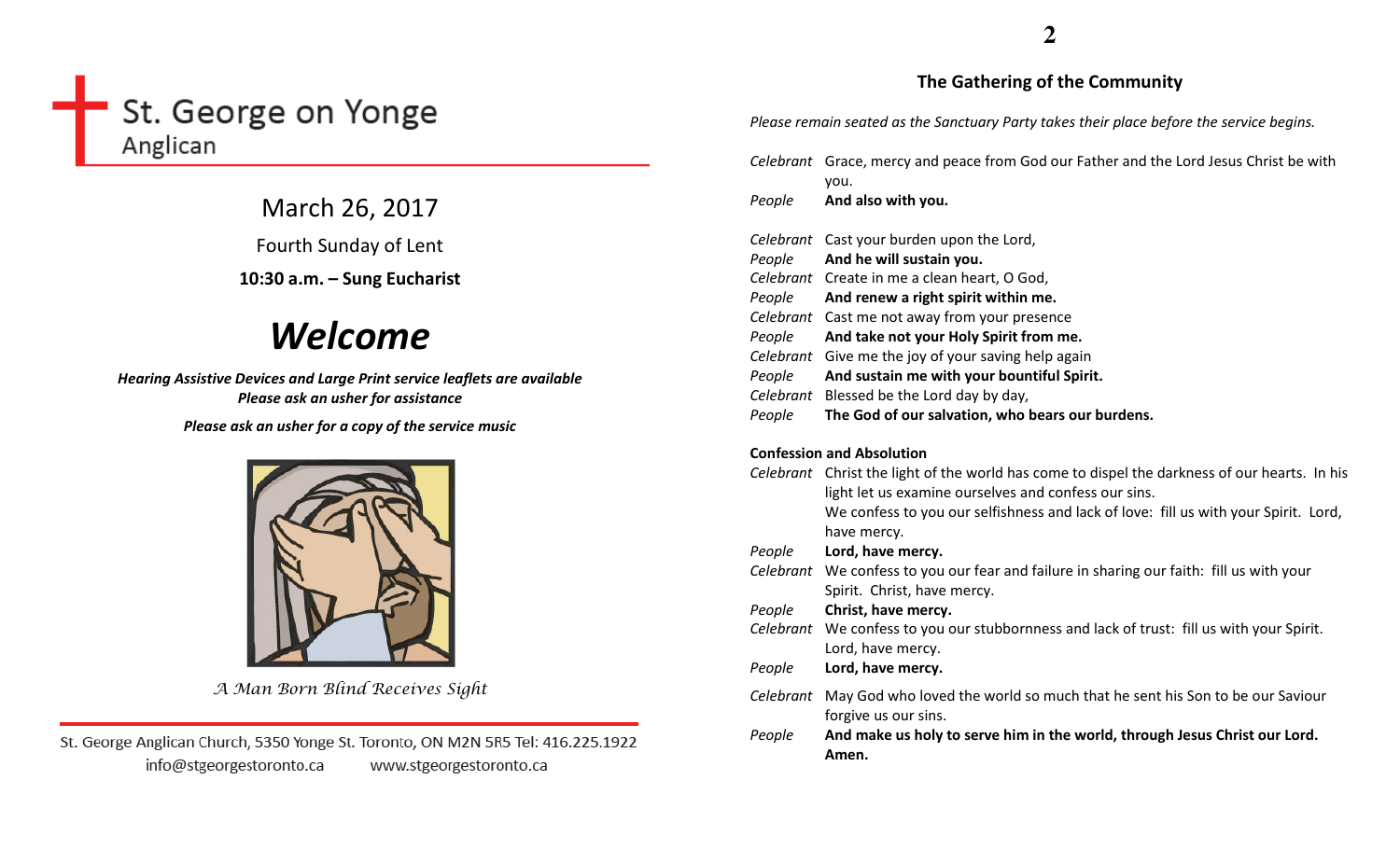#### The Peace

Celebrant Peace before us; Peace behind us; Peace under our feet. Peace within us; Peace over us; Let all around us be peace. The Peace of the Lord Jesus Christ be always with you.

PeopleAnd also with you.

Hymn #263 "Praise to God, Immortal Praise"

#### Collect of the Day

Celebrant Let us pray.

People Creator and Healer, you work your Sabbath will in the chaos of our life: teach us the insight that gives true judgement and praises you wherever you are found, making miracles from spit and mud; through Jesus Christ, the Son of earth. Amen.

#### The Proclamation of the Word

First Reading: I Samuel 16:1–13

Reader A reading from the First Book of Samuel.

 $1$ The Lord said to Samuel, "How long will you grieve over Saul? I have rejected him from being king over Israel. Fill your horn with oil and set out; I will send you to Jesse the Bethlehemite, for I have provided for myself a king among his sons."  $\frac{2}{3}$  Samuel said, "How can I go? If Saul hears of it, he will kill me." And the Lord said, "Take a heifer with you, and say, 'I have come to sacrifice to the Lord.'  $3$  Invite Jesse to the sacrifice, and I will show you what you shall do; and you shall anoint for me the one whom I name to you."  $4$  Samuel did what the Lord commanded, and came to Bethlehem. The elders of the city came to meet him trembling, and said, "Do you come peaceably?" <sup>5</sup>He said, "Peaceably; I have come to sacrifice to the Lord; sanctify yourselves and come with me to the sacrifice." And he sanctified Jesse and his sons and invited them to the sacrifice.

 $^6$  When they came, he looked on Eliab and thought, "Surely the Lord's anointed is now before the Lord."  $7$  But the Lord said to Samuel, "Do not look on his appearance or on the height of his stature, because I have rejected him; for the Lord does not see as mortals see; they look on the outward appearance, but the Lord looks on the heart." <sup>8</sup>Then Jesse called Abinadab, and made him pass before Samuel. He said, "Neither has the Lord chosen this one." <sup>9</sup>Then Jesse made Shammah pass by. And he said, "Neither has the Lord chosen this one." <sup>10</sup> Jesse made seven of his sons pass before Samuel, and Samuel said to Jesse, "The Lord has not chosen any of these."  $11$  Samuel said to Jesse, "Are all your sons here?" And he

 said, "There remains yet the youngest, but he is keeping the sheep." And Samuel said to Jesse, "Send and bring him; for we will not sit down until he comes here."  $12$  He sent and brought him in. Now he was ruddy, and had beautiful eyes, and was handsome. The Lord said, "Rise and anoint him; for this is the one." <sup>13</sup>Then Samuel took the horn of oil, and anointed him in the presence of his brothers; and the spirit of the Lord came mightily upon David from that day forward. Samuel then set out and went to Ramah.

3

Reader The Word of the Lord. PeopleThanks be to God.

**Hymn** "My Shepherd, You Supply My Need" Psalm 23; paraphrase by Isaac Watts Tune Hymn #583 Resignation

- 1 My Shepherd, you supply my need; most holy is your name. In pastures fresh you make me feed, beside the living stream. You bring my wand'ring spirit back when I forsake your ways, and lead me, for your mercy's sake, in paths of truth and grace.
- 2 When I walk through the shades of death, your presence is my stay; one word of your supporting breath drives all my fears away. Your hand, in sight of all my foes, does still my table spread; my cup with blessings overflows, your oil anoints my head.

Glory to you, Jesus Christ, our good shepherd. In the waters of baptism you give us new birth, at your table you nourish us with heavenly food, and in your goodness and mercy, you guide us beyond the terrors of evil and death to your Father's home to dwell in eternal light. Glory to you for ever. Amen.

Second Reading: Ephesians 5:8–14

Reader A reading from the Letter of Paul to the Ephesians.

 $8$  For once you were darkness, but now in the Lord you are light. Live as children of light -  $9$ for the fruit of the light is found in all that is good and right and true.  $10$ Try to find out what is pleasing to the Lord.  $11$  Take no part in the unfruitful works of darkness, but instead

 The sure provisions of my Godattend me all my days; oh, may your house be my abode and all my work be praise. Here would I find a settled rest,

while others go and come; no more a stranger or a guest, but like a child at home.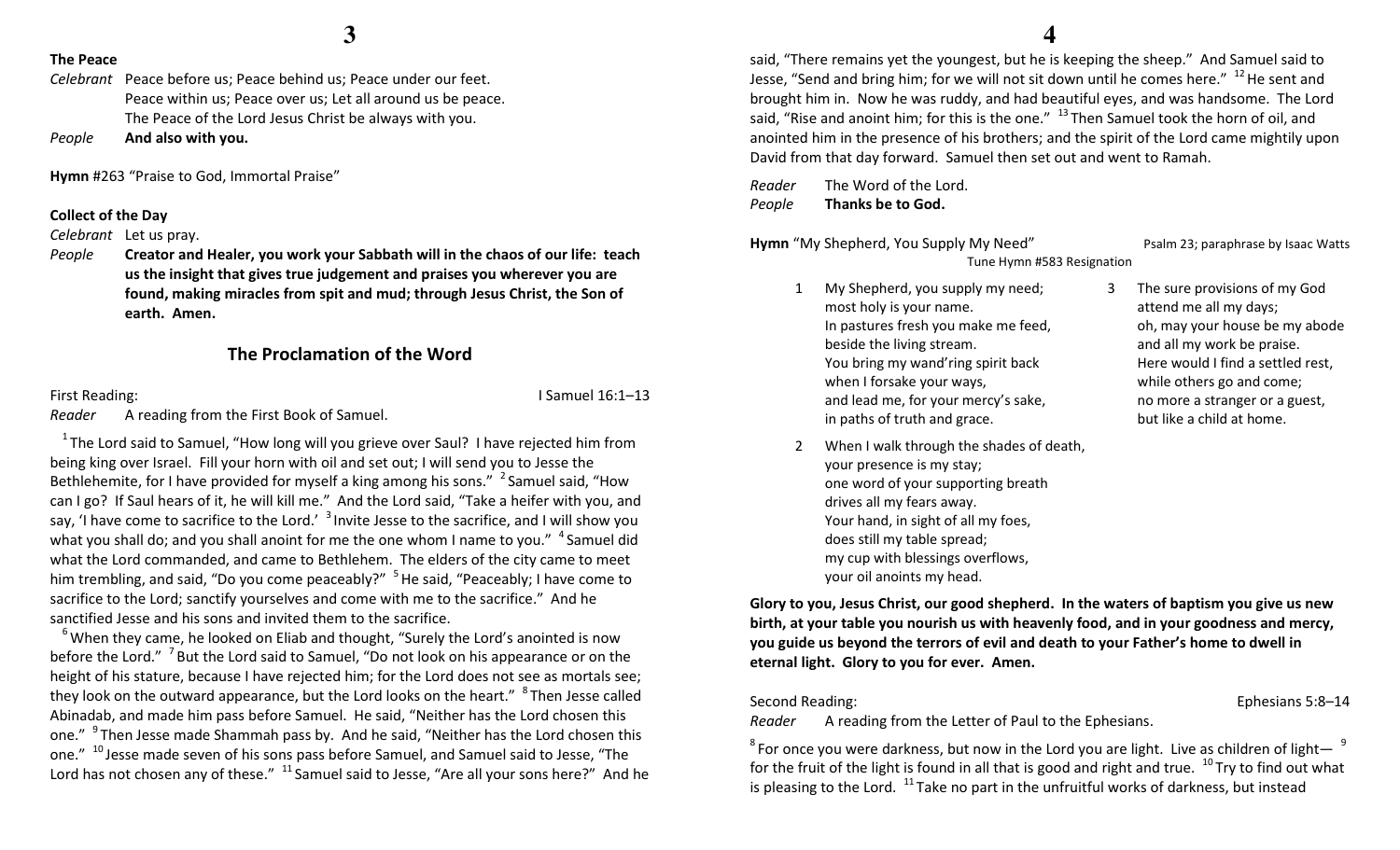expose them.  $^{12}$  For it is shameful even to mention what such people do secretly;  $^{13}$  but everything exposed by the light becomes visible,  $14$  for everything that becomes visible is light. Therefore it says,

"Sleeper, awake! Rise from the dead,

and Christ will shine on you."

Reader The Word of the Lord.

PeopleThanks be to God.

Acclamation:



Holy Gospel: John 9:1–41

Subdeacon The Lord be with you.

PeopleAnd also with you.

Subdeacon The Holy Gospel of our Lord Jesus Christ according to John.

PeopleGlory to you, Lord Jesus Christ.

<sup>1</sup>As [Jesus] walked along, he saw a man blind from birth.  $2$  His disciples asked him, "Rabbi, who sinned, this man or his parents, that he was born blind?"  $3$  Jesus answered. "Neither this man nor his parents sinned; he was born blind so that God's works might be revealed in him.  $4$  We must work the works of him who sent me while it is day; night is coming when no

one can work. <sup>5</sup>As long as I am in the world, I am the light of the world." <sup>6</sup>When he had said this, he spat on the ground and made mud with the saliva and spread the mud on the man's eyes,  $<sup>7</sup>$  saying to him, "Go, wash in the pool of Siloam" (which means Sent). Then he</sup> went and washed and came back able to see. <sup>8</sup>The neighbours and those who had seen him before as a beggar began to ask, "Is this not the man who used to sit and beg?"  $9$  Some were saying, "It is he." Others were saying, "No, but it is someone like him." He kept saying, "I am the man."  $^{10}$  But they kept asking him, "Then how were your eyes opened?"  $^{11}$ He answered, "The man called Jesus made mud, spread it on my eyes, and said to me, 'Go to Siloam and wash.' Then I went and washed and received my sight."  $12$  They said to him, "Where is he?" He said, "I do not know."

 $^{13}$ They brought to the Pharisees the man who had formerly been blind.  $^{14}$  Now it was a sabbath day when Jesus made the mud and opened his eyes.  $15$  Then the Pharisees also began to ask him how he had received his sight. He said to them, "He put mud on my eyes. Then I washed, and now I see."  $16$  Some of the Pharisees said, "This man is not from God, for he does not observe the sabbath." But others said, "How can a man who is a sinner perform such signs?" And they were divided.  $^{17}$  So they said again to the blind man, "What do you say about him? It was your eyes he opened." He said, "He is a prophet."

 $^{18}$ The Jews did not believe that he had been blind and had received his sight until they called the parents of the man who had received his sight  $^{19}$  and asked them, "Is this your son, who you say was born blind? How then does he now see?"  $^{20}$  His parents answered, "We know that this is our son, and that he was born blind;  $^{21}$  but we do not know how it is that now he sees, nor do we know who opened his eyes. Ask him; he is of age. He will speak for himself."  $^{22}$  His parents said this because they were afraid of the Jews; for the Jews had already agreed that anyone who confessed Jesus to be the Messiah would be put out of the synagogue. <sup>23</sup> Therefore his parents said, "He is of age; ask him."

 $^{24}$  So for the second time they called the man who had been blind, and they said to him, "Give glory to God! We know that this man is a sinner."  $25$  He answered, "I do not know whether he is a sinner. One thing I do know, that though I was blind, now I see."  $26$  They said to him, "What did he do to you? How did he open your eyes?"  $^{27}$  He answered them, "I have told you already, and you would not listen. Why do you want to hear it again? Do you also want to become his disciples?"  $^{28}$  Then they reviled him, saying, "You are his disciple, but we are disciples of Moses.  $^{29}$  We know that God has spoken to Moses, but as for this man, we do not know where he comes from."  $30$  The man answered, "Here is an astonishing thing! You do not know where he comes from, and yet he opened my eyes.  $31$  We know that God does not listen to sinners, but he does listen to one who worships him and obeys his will.  $^{32}$  Never since the world began has it been heard that anyone opened the eyes of a person born blind.  $33$  If this man were not from God, he could do nothing."  $34$  They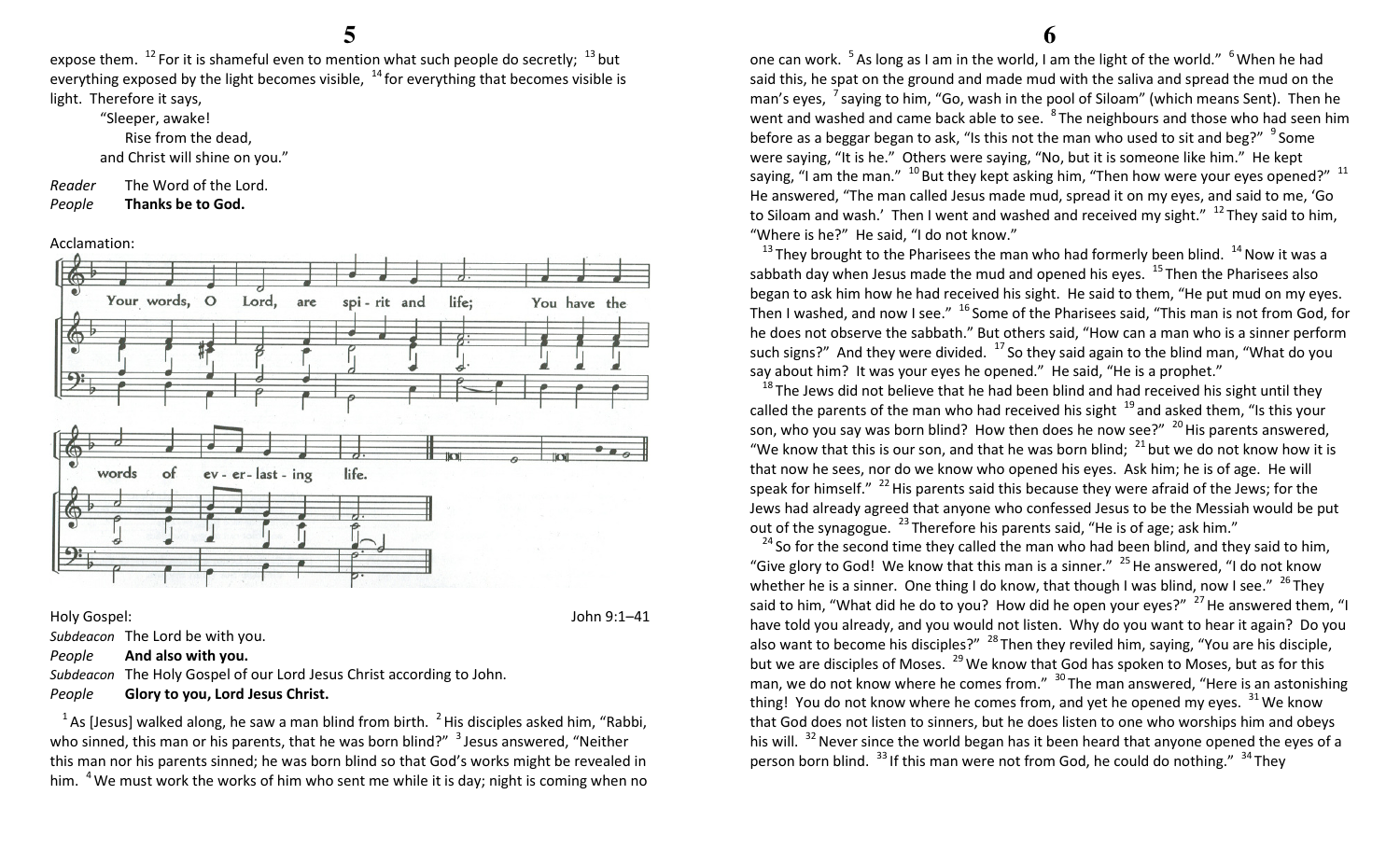answered him, "You were born entirely in sins, and are you trying to teach us?" And they drove him out.

 $35$  Jesus heard that they had driven him out, and when he found him, he said, "Do you believe in the Son of Man?"  $36$  He answered, "And who is he, sir? Tell me, so that I may believe in him." <sup>37</sup> Jesus said to him, "You have seen him, and the one speaking with you is he." <sup>38</sup>He said, "Lord, I believe." And he worshipped him. <sup>39</sup> Jesus said, "I came into this world for judgement so that those who do not see may see, and those who do see may become blind."  $40$  Some of the Pharisees near him heard this and said to him, "Surely we are not blind, are we?" <sup>41</sup> Jesus said to them, "If you were blind, you would not have sin. But now that you say, 'We see,' your sin remains.

Subdeacon The Gospel of Christ. PeoplePraise to you, Lord Jesus Christ.

Sermon

A time for silent reflection is kept.

#### The Apostles' Creed

d by a page 189

Celebrant Let us confess the faith of our baptism, as we say,

People I believe in God, the Father almighty, creator of heaven and earth. I believe in Jesus Christ, his only Son, our Lord. He was conceived by the power of the Holy Spirit and born of the Virgin Mary. He suffered under Pontius Pilate, was crucified, died, and was buried. He descended to the dead. On the third day he rose again. He ascended into heaven, and is seated at the right hand of the Father. He will come again to judge the living and the dead. I believe in the Holy Spirit, the holy catholic Church, the communion of saints, the forgiveness of sins, the resurrection of the body, and the life everlasting. Amen.

#### The Prayers of the People

| Leader | We pray to you, Lord. |
|--------|-----------------------|
| People | Lord, have mercy.     |

## **8**

#### The Celebration of the Eucharist

**Offertory Hymn** "Sing Your Joy" Text by David Haas

- 1 Sing your joy, proclaim God's glory! Rise and sing, the morning has come! Bless our God and praise all creation; Song of the earth, and light from heaven: God is alive! Alleluia!
- 2 All the earth is filled with rejoicing, Light and life the wonder of God! Christ has triumphed! Risen forever! Joy of our hearts, and hope of our dreaming: God is alive! Alleluia!

- 3 May we learn to become your Kingdom. May we be your kindness and truth! Love is our calling, gift of your presence; Children of God, and spirit of Jesus: God is alive! Alleluia!
- 4 Light our way, O God of the living, May we learn to see with new eyes! Jesus the Lord, our power and promise; light for the blind and food for the hungry: God is alive! Alleluia!

#### The Prayer over the Gifts

- Celebrant Let us pray.
- People God of light, your Word brings to us a new vision of your glory. Accept our offering of praise and thanksgiving, through Jesus Christ our Lord. Amen.

#### Great Thanksgiving 8 [From Evangelical Lutheran Worship]

| Celebrant The Lord be with you. |  |  |  |  |  |
|---------------------------------|--|--|--|--|--|
|---------------------------------|--|--|--|--|--|

- PeopleAnd also with you.
- Celebrant Lift up your hearts.
- PeopleWe lift them to the Lord.

Celebrant Let us give thanks to the Lord our God.

#### PeopleIt is right to give our thanks and praise.

Celebrant It is indeed right, our duty and our joy, that we should at all times and in all places give thanks and praise to you, almighty and merciful God, through our Savior Jesus Christ. You call your people to cleanse their hearts and prepare with joy for the paschal feast, that renewed in the gift of baptism, we may come to the fullness of your grace. And so, with all the choirs of angels, with the church on earth and the hosts of heaven, we praise your name and join their unending hymn: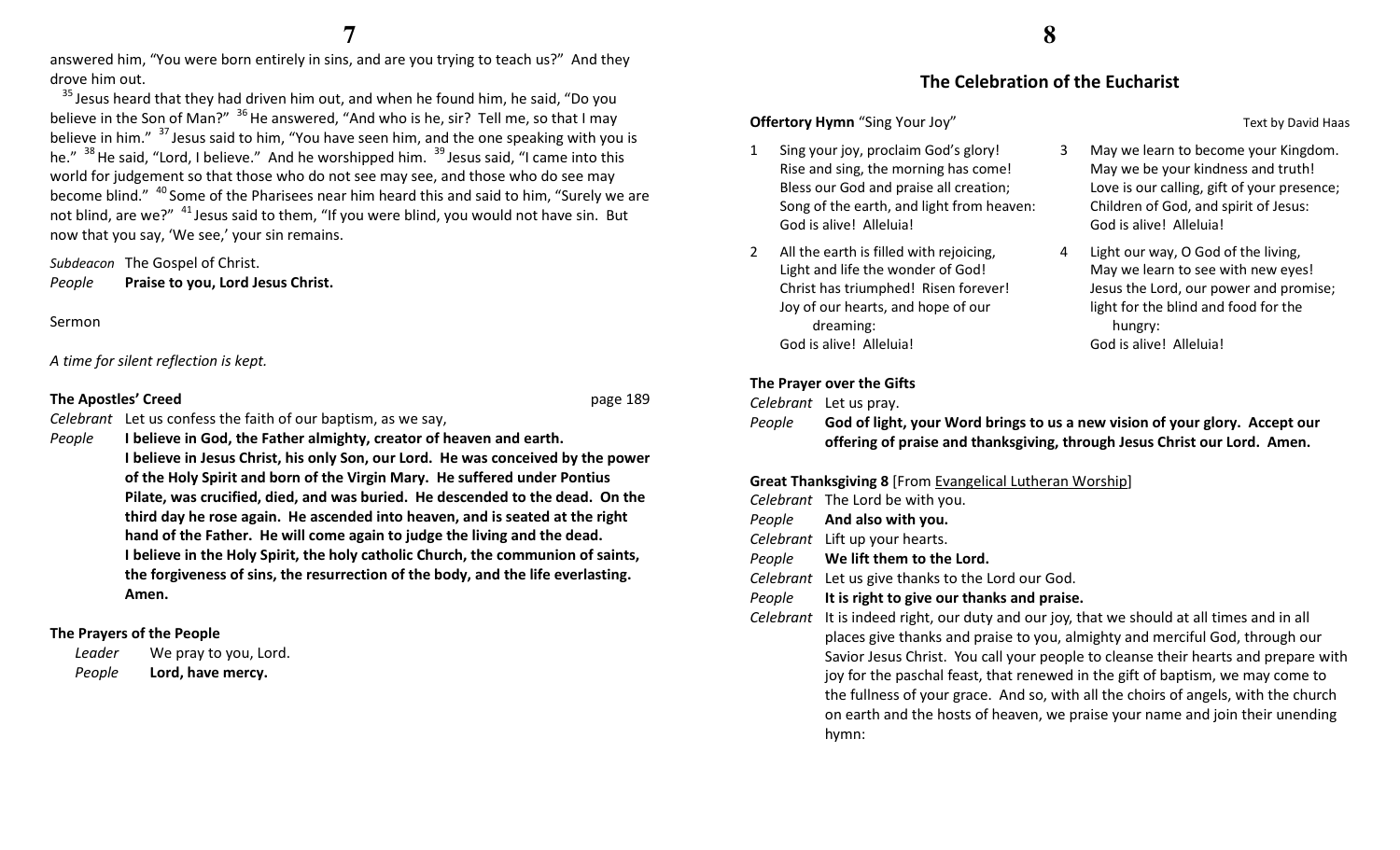PeopleHymn

#689

 $e$  Holy, holy, holy Lord, God of power and might, heaven and earth are full of your glory. Hosanna in the highest. Blessed is the One who comes in the name of the Lord. Hosanna in the

|                     | highest.                                                                                     |
|---------------------|----------------------------------------------------------------------------------------------|
| Celebrant           | God of our weary years, God of our silent tears, you have brought us this far                |
|                     | along the way. In times of bitterness you did not abandon us, but guided us into             |
|                     | the path of love and light. In every age you sent prophets to make known your                |
|                     | loving will for all humanity. The cry of the poor has become your own cry; our               |
|                     | hunger and thirst for justice is your own desire. In the fullness of time, you sent          |
|                     | your chosen servant to preach good news to the afflicted, to break bread with                |
|                     | the outcast and despised, and to ransom those in bondage to prejudice and sin.               |
|                     | In the night in which he was betrayed, our Lord Jesus took bread, and gave                   |
|                     | thanks; broke it, and gave it to his disciples, saying: Take and eat; this is my             |
|                     | body, given for you. Do this for the remembrance of me.                                      |
|                     | Again, after supper, he took the cup, gave thanks, and gave it for all to drink,             |
|                     | saying: This cup is the new covenant in my blood, shed for you and all people                |
|                     | for the forgiveness of sin. Do this for the remembrance of me.                               |
|                     | For as often as we eat of this bread and drink from this cup we proclaim the                 |
|                     | Lord's death until he comes.                                                                 |
| People              | Christ has died. Christ is risen. Christ will come again.                                    |
| Celebrant           | Remembering, therefore, his death and resurrection, we await the day when                    |
|                     | Jesus shall return to free all the earth from the bonds of slavery and death.                |
|                     | Come, Lord Jesus! And let the church say, Amen.                                              |
| People<br>Celebrant | Amen.<br>Send your Holy Spirit, our advocate, to fill the hearts of all who share this bread |
|                     | and cup with courage and wisdom to pursue love and justice in all the world.                 |
|                     | Come, Spirit of freedom! And let the church say, Amen.                                       |
| People              | Amen.                                                                                        |
| Celebrant           | Join our prayers and praise with your prophets and martyrs of every age, that,               |
|                     | rejoicing in the hope of the resurrection, we might live in the freedom and hope             |
|                     | of your Son. Through him, with him, in him, in the unity of the Holy Spirit, all             |
|                     | glory and honor is yours, almighty Father, now and forever.                                  |
| People              | Amen.                                                                                        |
|                     |                                                                                              |

## **10**

The Lord's Prayer [Hymn #684]

Celebrant And now, as our Saviour Christ has taught us, we are bold to say,

People Our Father, who art in heaven, hallowed be thy name, thy kingdom come, thy will be done, on earth as it is in heaven. Give us this day our daily bread. And forgive us our trespasses, as we forgive them that trespass against us. And lead us not into temptation, but deliver us from evil. For thine is the kingdom, the power, and the glory, forever and ever. Amen.

|        | The Breaking of the Bread #7                                                                   | page 213 |  |
|--------|------------------------------------------------------------------------------------------------|----------|--|
|        | Celebrant We break this bread,                                                                 |          |  |
| People | Communion in Christ's body once broken.                                                        |          |  |
|        | Celebrant Let your Church be the wheat which bears its fruit in dying.                         |          |  |
| People | If we have died with him, we shall live with him; if we hold firm, we shall reign<br>with him. |          |  |
|        | Lamb of God [Hymn #690]                                                                        | page 226 |  |
| People | Lamb of God, you take away the sins of the world:                                              |          |  |
|        | have mercy on us.                                                                              |          |  |
|        | Lamb of God, you take away the sins of the world:                                              |          |  |
|        | have mercy on us.                                                                              |          |  |
|        | Lamb of God, you take away the sins of the world:                                              |          |  |
|        | grant us peace.                                                                                |          |  |

#### The Communion

**n** page 213 Celebrant The gifts of God for the People of God. PeopleThanks be to God.

All are invited to share in Communion. If you would rather not receive the bread and wine, please feel free to come forward for a blessing.

### Communion Hymns

 #492 [Tune 292] "Sing Hallelujah to Our God" #615 "Just As I Am"